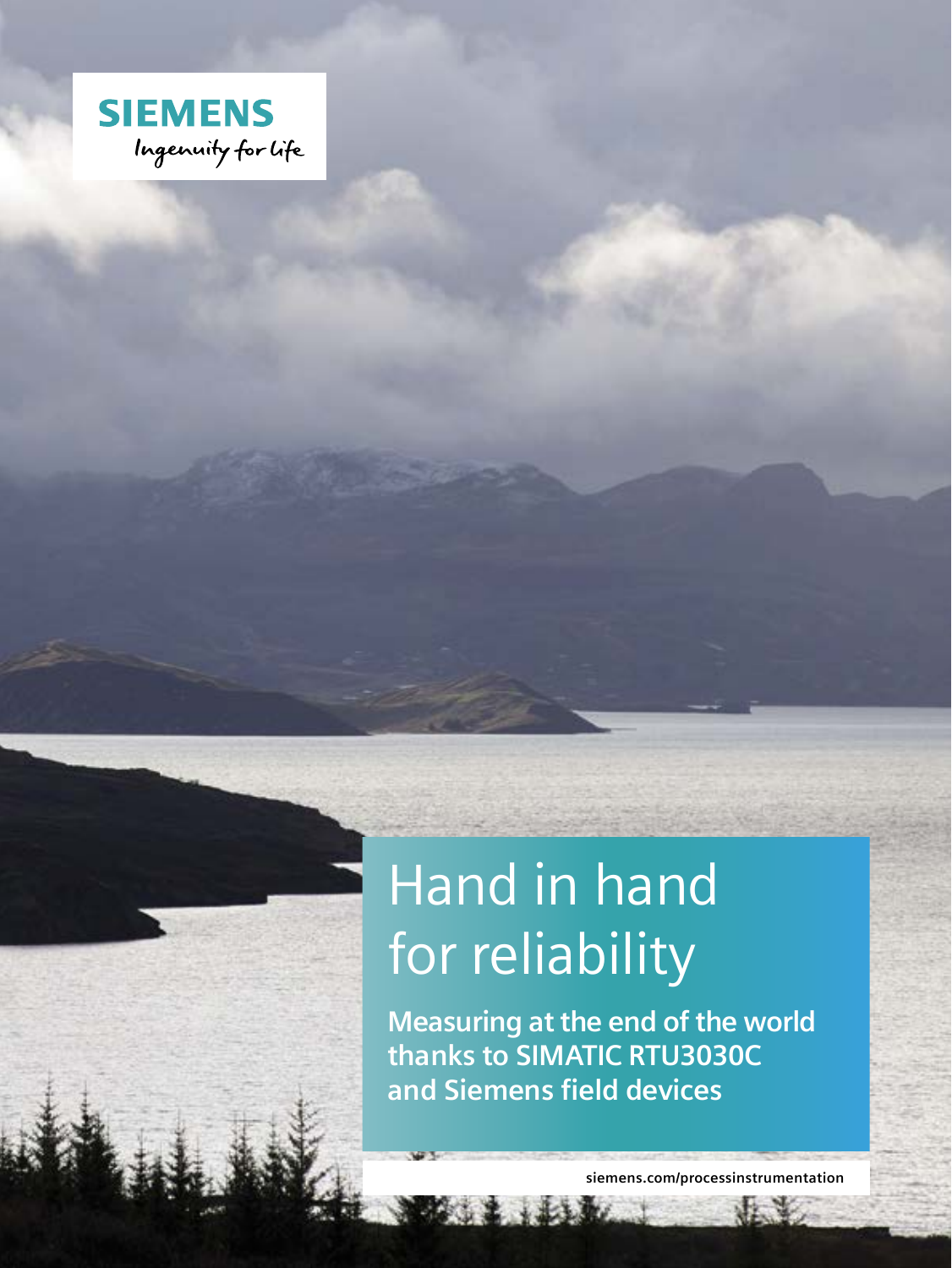# Combined reliability

**The perfect teamwork of the remote terminal unit SIMATIC RTU3030C and Siemens process intrumentation opens up new possibilities**

Operators of telecontrol systems, e.g. in the water supply sector, often have to monitor unmanned plants or measuring stations (e.g. wells) that are widely spread geographically. Service calls here are associated with high costs. Moreover, some measuring stations are not connected to the power grid for financial or other reasons (e.g. located in a nature reserve). A remote terminal unit (RTU) used at such measuring stations for the collection and transmission of measured values (e.g. level, flow rate, filling height, temperature, pressure) requires an alternative power source.

That's where the SIMATIC RTU3030C comes into play.

The remote terminal unit is energy-self-sufficient and can be used even in locations where no power supply exists. With an additional external enclosure (IP68) it can even resist floods.

Typical applications are in the water and wastewater industry, agriculture or inventory control. The RTU can be used, for example, for detection of leaks, monitoring of pumping stations and water tanks, remote inventory control, monitoring of liquid levels in tanks and silos or monitoring of agricultural irrigation systems. Even level monitoring of standing and flowing water bodies, and also flood protection are possible.



Battery-operated water meter SITRANS MAG8000 together with the SIMATIC RTU3030C inside the external enclosure IP68 with antenna.



SIMATIC RTU3030C with antenna and pressure transmitter SITRANS LH100 for hydrostatic level measurement.

> The SIMATIC RTU3030C sends data to a control center via a telecontrol protocol (TeleControl Basic, DNP3 or IEC60870-5-104). In case of a defined unusual event (e.g. if specified threshold values are exceeded) an alarm is sent with high priority to the control center or selected personnel by e-mail or SMS.

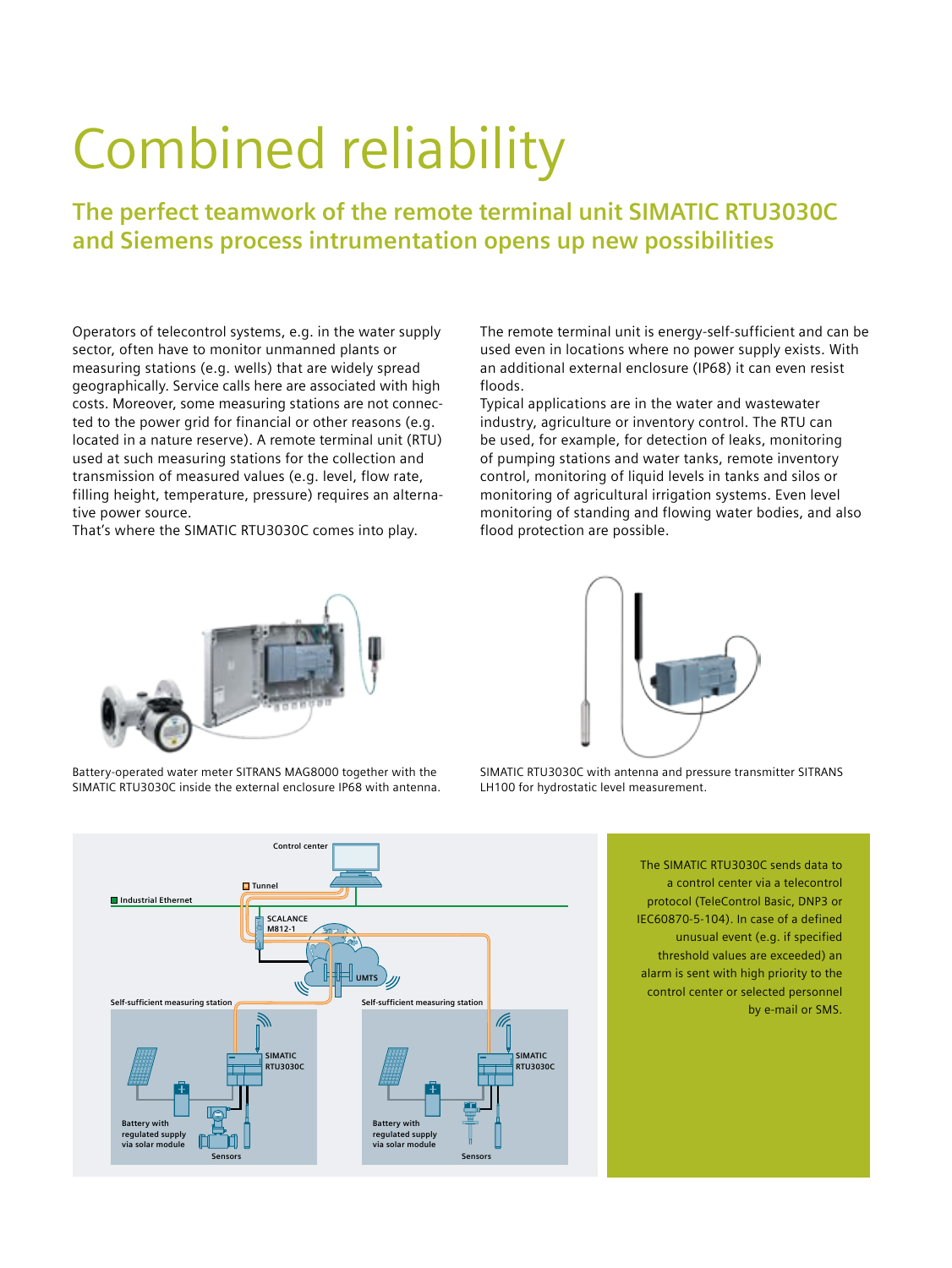**Efficient automation solutions and simple integration of field devices in the process control system offer the highest accuracy in process instrumentation. The SIMATIC RTU3030C records measurement values from connected sensors (e.g. flow, level, temperature or pressure) and uses mobile communication to transmit this data to the control center or master station – secured via an OpenVPN tunnel or an encrypted e-mail. Even from the world's most remote areas – the SIMATIC RTU3030C is completely self-sufficient.** 

**The advantages at a glance:**

### **1 Energy-self-sufficient – even in case of no local power grid**

High degree of flexibility with regard to deployment location thanks to its optimized energy consumption and operation with battery or accumulator with solar panel. The sensor can be powered by the RTU.

### **2 Easy engineering**

Simple commissioning and parameterization without additional software thanks to webbased management and remote access to RTU.

#### **3 Different telecontrol protocols**

Diverse applications due to connection to different control centers thanks to different telecontrol protocols.

#### **4 Diverse fields of application**

A comprehensive portfolio of process instrumentation offers a wide range of applications.

## **5 Data logging**

Recording and storage of time-stamped measured values on an SD card.



The possibilities are almost endless thanks to the comprehensive portfolio of process instrumentation. For example level monitoring in the water and wastewater industry (1) or flow measurement with the SITRANS F M MAG 5100 W (2).